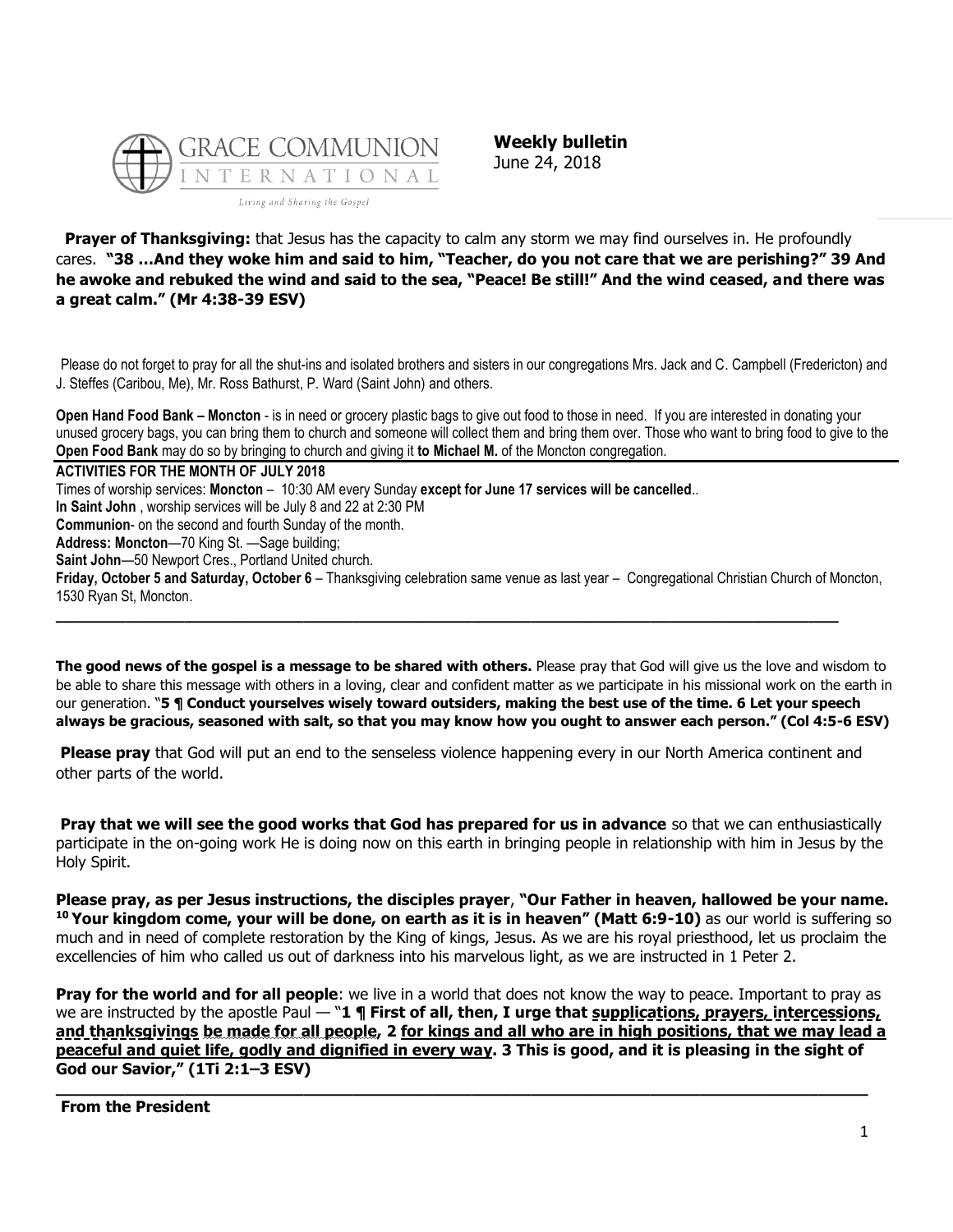## **[ORDERING OUR WORSHIP](https://update.gci.org/2018/06/ordering-our-worship/)**

## **This "From the President" letter is by GCI Vice President Greg Williams.**

Dear Pastors and Ministry Leaders:

Is there a particular way that worship services in the church

should be conducted? That's not a new question—the apostle

Paul addressed it in his first letter to the church in Corinth. Their

services had become contentious and chaotic, and Paul wanted to help them solve the problem. He did so by noting that, while their desire to exercise their spiritual gifts in worship was

commendable, they must do so in ways that build up the church rather than causing division and confusion (1 Cor. 14:26, 33). Paul exhorted them to conduct their worship in "a fitting and orderly way" (1 Cor. 14:40). Believing that Paul's exhortation is relevant for us today, I encourage all our

pastors to gather with their leaders (including those who plan and direct worship) to evaluate their worship services.

## **History of worship liturgy**

Let me share some relevant history. As various worship traditions developed, some churches and whole denominations adopted a "liturgical" approach to structuring their worship services, while others adopted an approach called "nonliturgical." By definition, liturgical churches follow a set liturgy (order of worship). Some utilize a "high liturgy" that is fullyscripted while others have a "low liturgy" that, being less-scripted, allows more flexibility. Non-liturgical churches, while still having an order of services, are even more flexible. Historically, many Protestant churches became non-liturgical—not because they were against order in their worship, but because they did not like what they felt was the excessive ritual of the liturgy practiced in their day.



Whether liturgical (high or low) or non-liturgical, all churches (whether acknowledging it or not) have a liturgy—some sort of "order" to their worship. That's good because a lack of order can lead to the chaos Paul addressed in 1 Corinthians 14. Interestingly, there is a movement today among some non-liturgical churches to return to certain elements of the ancient, more formal liturgy of the church (click [here](https://www.ministrymagazine.org/archive/1970/08/liturgical-or-free) and [here](https://www.christianitytoday.com/ct/2018/june/put-corporate-back-in-corporate-worship.html) for more information). They find that this shift makes their worship more appealing and inspiring to both regular attenders and visitors.

# **GCI's history and a challenge for us today**

Historically, worship in GCI (reaching back to WCG and beyond) followed a highly structured, standardized order. With our reformation came greater flexibility in how our congregations ordered their worship services. However, it is my observation that in adopting a less structured approach, some of our services have become somewhat chaotic and thus not as edifying as they need to be. Given that situation, I ask all our pastors and fellowship group facilitators to gather with their leaders to examine how they are conducting their worship services. Here are some questions to ask:

- Do our services focus on who God is as revealed in Jesus?
- Do they reflect the communal nature of our triune God who exists in harmony and unity?
- Are our services uplifting and hope-filled, or are they uninspiring?
- Do all aspects of our worship build up the church, or is there confusion and chaos?
- Do all who are open to hearing the gospel (including non-Christians) feel welcome in our services?

Conducting this evaluation and making needed changes will take careful and intentional effort. That's appropriate since the root words of *liturgy* mean "the work of the people." Wanting to assist you in that work, we have published in this issue an article that addresses [worship in GCI congregations.](https://update.gci.org/?p=66640) It includes a standard order of services (liturgy) that, though not required, is strongly recommended. Over the next six months in GCI Equipper, we'll publish additional articles that will provide further guidance to help you discern the Spirit's direction concerning your worship services. As you go through this time of discernment and restructuring, I encourage pastors to discuss their insights and plans with their Regional Pastor (U.S.) or Regional Director (elsewhere).

# **Points to ponder about congregational life**

Greg and Susan Williams

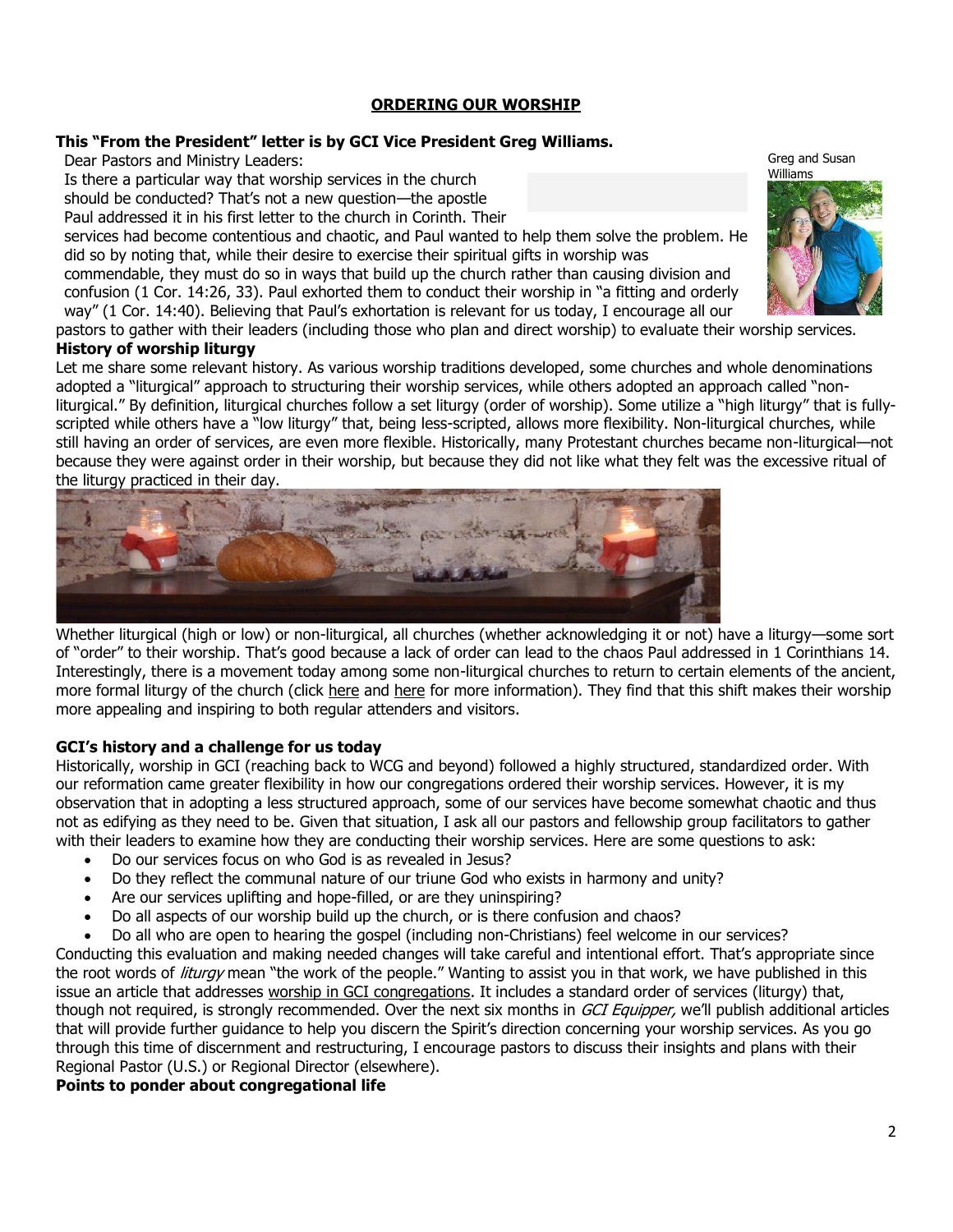Though our worship services are vital, they are only one part of a congregation's life. With this broader perspective in mind, as pastors gather with their leadership teams to evaluate their liturgy, I challenge them to also evaluate some other key issues. To help them do so, I've listed below some points to ponder. It's my observation that we've tended to overlook some (many?) of these issues. Perhaps that's because we've been (necessarily) focused on doctrinal and theological renewal over the past several years. I believe it's now time to attend to these other issues as we enter a new season of living out of the loving, inclusive relationship we have through Jesus in the power of the Spirit.

- If your congregation is functioning more like a small group (with high levels of interaction and sharing of the leadership/facilitation role), it's likely that you should consider yourself a "fellowship group" rather than a "church" that provides a well-planned and executed worship service. Healthy churches need to have a combination of both well-executed worship services as well as small group gatherings where disciples are enriched, and depth of community is built. Please be satisfied with what you can currently offer, and trust the Lord for the future growth you desire.
- If you are holding your primary worship service on Saturday, that puts you out of step with most of GCI and the rest of the Christian world. Doing so sends a misleading signal about who GCI is. While circumstances may have prevented some GCI congregations from moving to Sunday services, making that change should now be a priority. In my far and wide GCI travels, I have rarely experienced a strong, vibrant and growing GCI church that is meeting on Saturday.
- If you are meeting at an awkward time of day that makes it hard for people to gather, then you need to make a course correction.
- If you are gathering in a hall that is difficult to locate and is out of the flow of normal activity, then consider how to improve your location, and find a target community to be immersed in.
- If you are renting space in a church building that is owned by another congregation/denomination, consider the problems you face with identity. Is it clear that you are a congregation of a separate denomination?
- If you have a rotating speaking schedule with multiple preachers, it's likely that you are in "maintenance mode," lacking cohesive leadership and vision for your church. The lead pastor should preach a minimum of three times per month, and it is even better if they preach five out of six weeks.
- If your lead pastor also fills the role of "chief deacon," then members need to step up. Perhaps the pastor needs to let some things go.
- If you have people conducting the musical aspects of your worship (instrumental and/or vocal) who are not musically gifted, something needs to change. Get people involved in worship, but in accordance with their giftedness.
- If your weekly worship service is structured in accordance with GCI's past tradition, and hasn't been examined in a long time, now is the time for a "come to Jesus" meeting! Take a good, hard look and have the difficult conversations. You will be glad you did!

Once again, I encourage pastors to discuss their findings concerning these points with their immediate supervisor. Let us work together as a team to bring improvements to the worship and other aspects of congregational life in our churches and fellowship groups. Thank you for your cooperation.

# Your brother in Christ,

Greg Williams, GCI Vice President

## *(Excerpt from We Believe – GCI - You are encourage to read and study it all. I believe you will find it a great blessing. [https://resources.gci.org/we-believe\)](https://resources.gci.org/we-believe)*

## *1.1 Does that mean there are three Gods?*

*No. The triune God is one God who exists eternally as three distinct Persons: the Father, The Son, and the Holy Spirit. The triune God is one in being and three in Persons.*

## *1.2 How can God be both one in being and three in Persons?*

*Though we cannot know exactly how God's being functions since we are mere creatures, we can say that, unlike human persons, the Father, the Son and the Holy Spirit are related to each other in such an absolutely unique and profound way that they are one in being. The oneness of God's being is a tri-unity.*

# *1.3 Are the three Persons of the Trinity three different ways God acts towards his creation, or tree roles the one God plays?*

No, in the being of God there is the Father, the Son, and the Holy Spirit who know, love and glorify each other for all eternity. There never was a time when God was not triune.

## *1.4 Is one of the Persons of the Trinity the origin of the others, and thus superior?*

No, the Father, the Son, and the Holy Spirit are equally eternal and divine and share the same authority and power, and have the same mind, will *and purpose in all things.*

# *1.5 Does the equality of the three divine Persons mean that they are interchangeable with each other?*